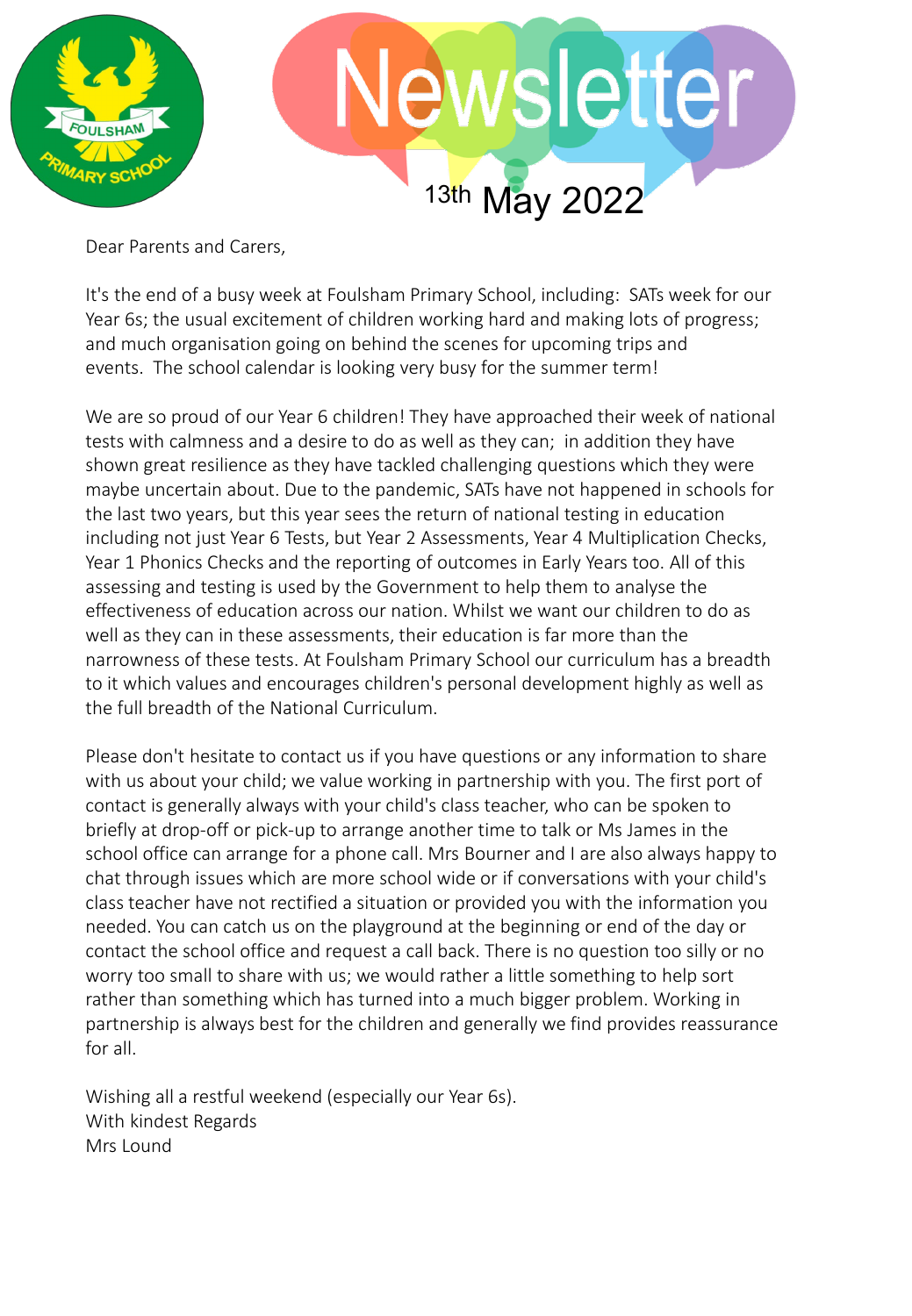### Daisy G Mabel Riley Kane W **Stars of the week** Caitlyn Beth L Ruby A

## **Dates to Remember**

#### **May**

Thu 19<sup>th</sup> – Key Stage 1 Rugby Festival Wed  $25<sup>th</sup>$  – Class photos by Tempest Photography Wed  $25<sup>th</sup>$  – Turtle class visit to Pensthorpe (There is time for the photo before the trip) **30th to 3rd June – HALF TERM BREAK June Mon 6th – Jubilee 'special' menu – parents are invited to join us, please book your meals via ParentMail before the 16th May** Wed 15<sup>th</sup> – Penguin class to Amazona Zoo, Cromer – details to follow Fri  $17<sup>th</sup>$  – Jaguar class to Norwich Castle – details to follow  $20<sup>th</sup>$  to  $24<sup>th</sup>$  – Sports week Thu 23rd – Year 6 STEM visit to Gresham's Wed 29<sup>th</sup> – Jaguar class to take part in the Royal Salute at the Royal Norfolk Show – details to follow Thu 30th – Inset day – **SCHOOL CLOSED July** Fri 1st - Extra holiday for the Queen's Jubilee **- SCHOOL CLOSED** Date tbc – Leopard class to Wells beach – details to follow Thu  $14<sup>th</sup>$  – Jaguar and Leopard class to join the Wood-Jam at Gresham's – details to follow Fri  $22^{nd}$  – Last day of the Summer term

> If your child is unable to attend school please remember to ring or email the office before 8:50am office@foulshamprimary.org.uk 01362 683389